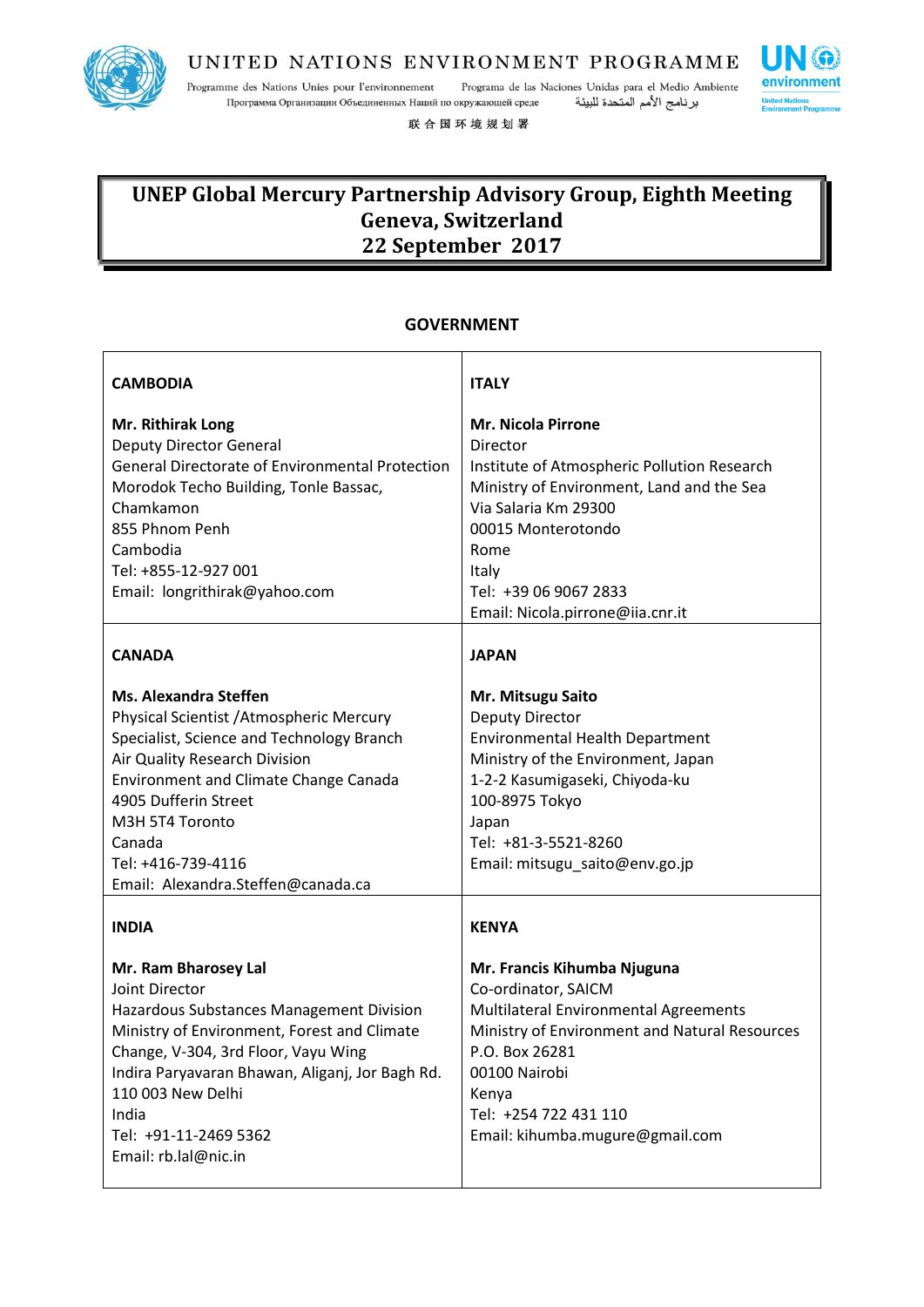

Programme des Nations Unies pour l'environnement Programa de las Naciones Unidas para el Medio Ambiente Программа Организации Объединенных Наций по окружающей среде برنامج الأمم المتحدة للبيئة

联合国环境规划署

# **UNEP Global Mercury Partnership Advisory Group, Eighth Meeting Geneva, Switzerland 22 September 2017**

| <b>KOREA, REPUBLIC OF</b>                      | <b>PHILIPPINES</b>                           |
|------------------------------------------------|----------------------------------------------|
| Ms. Jiyoung Lim                                | <b>Ms. Elvira Pausing</b>                    |
| <b>Deputy Director</b>                         | <b>Supervising Environmental Management</b>  |
| <b>Chemicals Policy Division</b>               | Specialist, Environmental Management Bureau  |
| Office of Environmental Health                 | Department of Environment and Natural        |
| Ministry of Environment                        | Resources                                    |
| 30103 Sejong-Si                                | Visayas Avenue, Diliman                      |
| Republic of Korea                              | 1128 Quezon City                             |
| Tel: +82 44 201 6782                           | Philippines                                  |
| Fax: +82 44 201 6786                           | Tel: +63 2 928 4578                          |
| Email: peri@korea.kr                           | Email: pausingelvira@yahoo.com.ph            |
| <b>KOREA, REPUBLIC OF</b>                      | <b>PHILIPPINES</b>                           |
| Ms. Young-Hee Kim                              | Mr. Juan Miguel Cuna                         |
| Senior Researcher, Chemicals Research Division | Undersecretary                               |
| National Institute of Environmental            | Department of Environment and Natural        |
| Research(NIER), Ministry of Environment        | Resources                                    |
| <b>Environmental Research Complex</b>          | Visayas Avenue, Diliman                      |
| Hwangyong-ro 42, Seo-gu                        | 1128 Quezon City                             |
| 22689 Incheon                                  | Philippines                                  |
| Republic of Korea                              | Tel: +63 2 928 4578                          |
| Tel: +82 32 560-7204                           | Email: attymitchcuna@gmail.com               |
| Fax: (+82 32) 563-2039                         |                                              |
| Email: heek89@korea.kr /heek89@gmail.com       |                                              |
| <b>MADAGASCAR</b>                              | <b>SPAIN</b>                                 |
| <b>Ms. Hanitriniaina Liliane</b>               | Ms. Ana Maria Garcia Gonzalez                |
| Randrianomenjanahary                           | Head of the Institutional Coordination Unit  |
| Conseiller Technique auprès de la Direction    | Ministry of Agriculture Fisheries, Food, and |
| Générale de l'Environnement                    | Environment                                  |
| Point Focal National de la Convention de       | Pl. San Juan de la Cruz s/n                  |
| Minamata, Ministère de l'Environnement,        | 28078 Madrid                                 |
| de l'écologie et des Forêts                    | Spain                                        |
| Rue Farafaty Ampandrianomby, BP 571            | Tel: +34 9 1597 5422                         |
| 101 Antananarivo                               | Email: aggonzalez@mapama.es                  |
| Madagascar                                     |                                              |
| Tel: +261 32 021 23 93                         |                                              |
| Email: randrialiliane@gmail.com                |                                              |

**SG** environment **United Nat**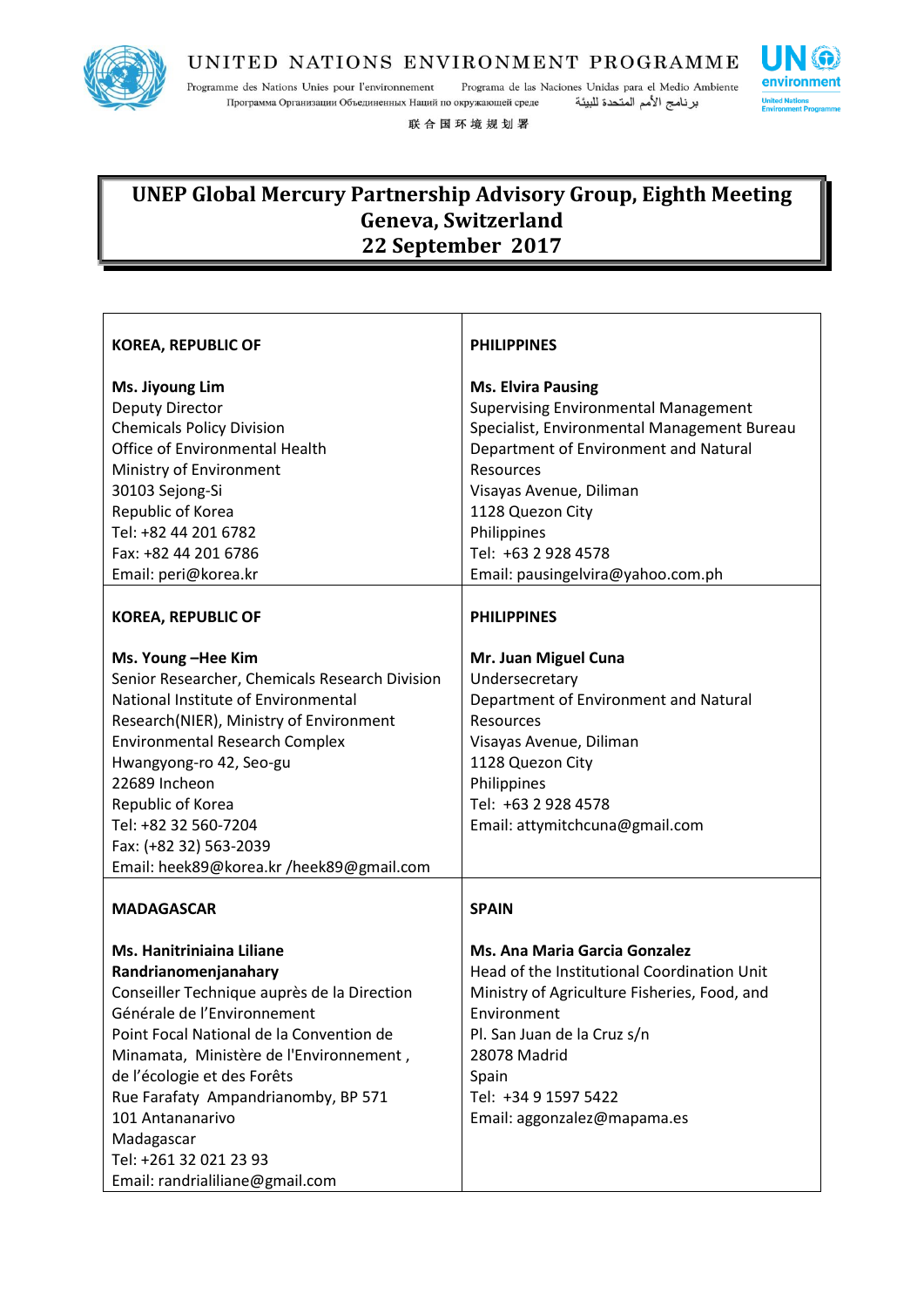

Programme des Nations Unies pour l'environnement Programa de las Naciones Unidas para el Medio Ambiente Программа Организации Объединенных Наций по окружающей среде برنامج الأمم المتحدة للبيئة

联合国环境规划署

| <b>THAILAND</b>                               | UNITED STATES OF AMERICA                      |
|-----------------------------------------------|-----------------------------------------------|
| Ms. Teeraporn Wiriwutikorn                    | <b>Mr. Thomas Groeneveld</b>                  |
| Environmentalist, Senior Professional Level   | <b>Special Assistant</b>                      |
| <b>Hazardous Substance Division</b>           | Office of Chemical Safety and Pollution       |
| <b>Pollution Control Department</b>           | Prevention                                    |
| Ministry of Natural Resources and Environment | U.S. Environmental Protection Agency          |
| 92 Soi Phahonyothin 7, Phahonyothin Rd.       | 1200 Pennsylvania Avenue, NW                  |
| Sam Sen Nai, Phayatahi                        | 20460 Washington, DC                          |
| 10400 Bangkok                                 | <b>United States of America</b>               |
| Thailand                                      | Tel: +1 (202) 566-1188                        |
| Tel: +668 9967 1130                           | Email: groeneveld.thomas@epa.gov              |
| Email: teeraporn.w@pcd.go.th                  |                                               |
| <b>UGANDA</b>                                 | <b>UNITED STATES OF AMERICA</b>               |
| <b>Ms. Anne Nakafeero</b>                     | Mr. Rodges Ankrah                             |
| Senior District Support Officer /             | U.S. Environmental Protection Agency          |
| Mercury Desk Officer                          | 1300 Pennsylvania Avenue, NW                  |
| District Support Coordination and Public      | 20460 Washington, DC                          |
| Education                                     | <b>United States of America</b>               |
| National Environment Management Authority     | Tel: +1 (202) 564-0280                        |
| P.O. Box 22255                                | Email: Ankrah.Rodges@epa.gov                  |
| Kampala                                       |                                               |
| Uganda                                        |                                               |
| Tel: +256-772-449-163                         |                                               |
| Email: anakafeero@nemaug.org                  |                                               |
| <b>UNITED STATES OF AMERICA</b>               | <b>URUGUAY</b>                                |
| <b>Ms. Marianne Bailey</b>                    | <b>Ms. Judith Torres</b>                      |
| <b>Deputy Director</b>                        | <b>Chief of Department</b>                    |
| Office of Global Affairs and Policy           | <b>Environmental Control Area</b>             |
| U.S. Environmental Protection Agency          | Ministry of Housing, Land Planning and        |
| 1300 Pennsylvania Avenue, NW                  | Environment                                   |
| 20460 Washington, DC                          | National Environmental Directorate of Uruguay |
| <b>United States of America</b>               | Galicia 1133                                  |
| Tel: +1 (202) 564-6402                        | 11100 Montevideo                              |
| Email: bailey.marianne@epa.gov                | Uruguay                                       |
|                                               | Tel: +598 02917 0710 Ext 4107                 |
|                                               | Email: judith.torres@mvotma.gub.uy            |

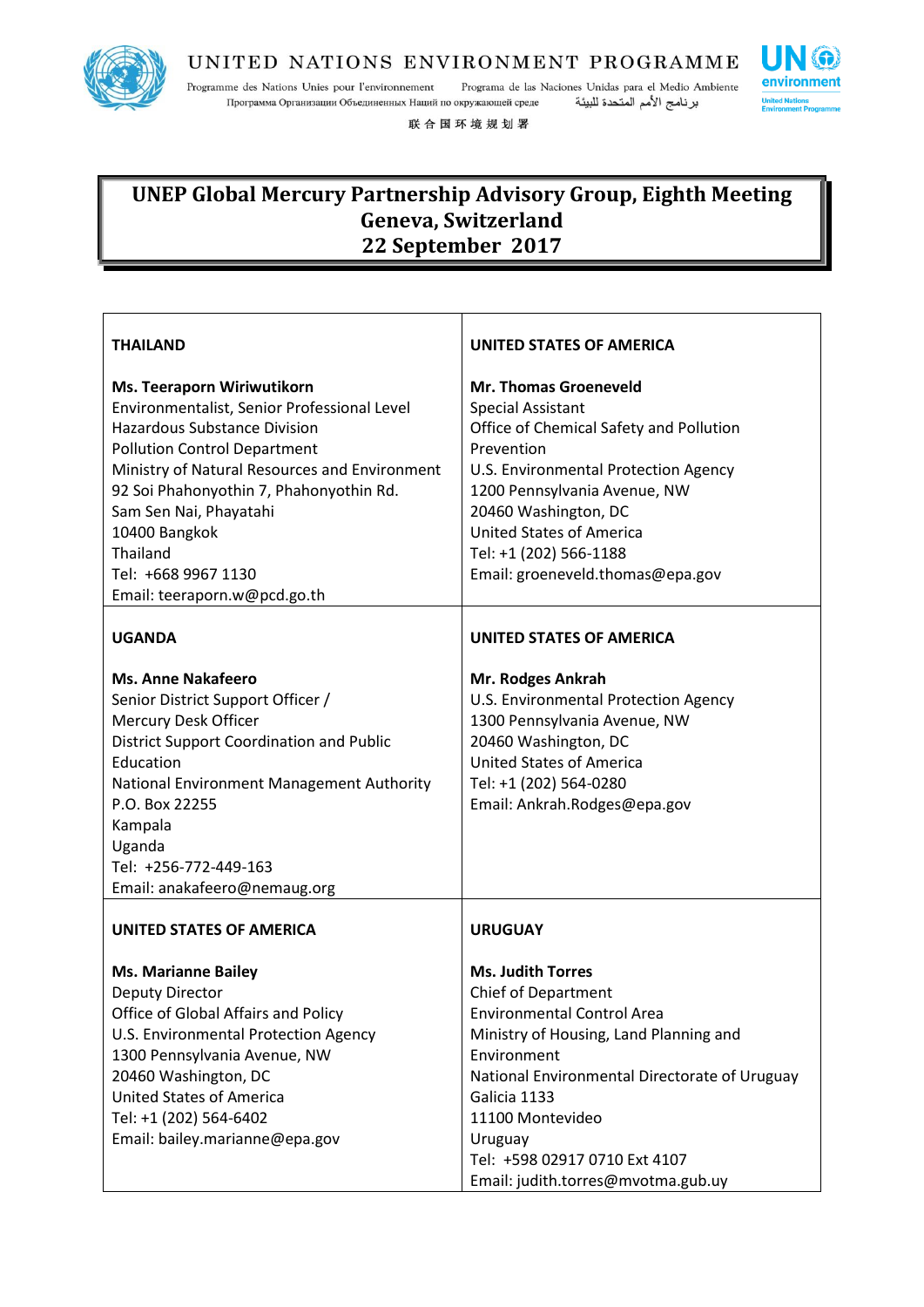

Programme des Nations Unies pour l'environnement Programa de las Naciones Unidas para el Medio Ambiente Программа Организации Объединенных Наций по окружающей среде برنامج الأمم المتحدة للبيئة

联合国环境规划署



┑

### **UNEP Global Mercury Partnership Advisory Group, Eighth Meeting Geneva, Switzerland 22 September 2017**

### **NON-GOVERNMENTAL ORGANIZATIONS (NGOs)**

| <b>Artisanal Gold Council</b><br><b>Ms. Milene Pacheco</b><br>Minamata Project Manager<br>Artisanal Gold Council (AGC)<br>Absberggasse 27, Objekt 19<br>Stiege 3/2.Stock<br>1100 Vienna<br>Austria<br>Tel: +1-250-590-9433                                                                            | <b>Environment and Social Development</b><br><b>Organization (ESDO)</b><br><b>Mr. Shahriar Hossain</b><br><b>Secreatry General</b><br><b>Environment and Social Development</b><br>Organization (ESDO)<br>House # 8/1, Block-C, Lalmatia<br>1207 Dhaka<br>Bangladesh                           |
|-------------------------------------------------------------------------------------------------------------------------------------------------------------------------------------------------------------------------------------------------------------------------------------------------------|------------------------------------------------------------------------------------------------------------------------------------------------------------------------------------------------------------------------------------------------------------------------------------------------|
| Email: mpacheco@artisanalgold.org                                                                                                                                                                                                                                                                     | Tel: +880-2-9122729<br>Email: shahriar25@gmail.com                                                                                                                                                                                                                                             |
| <b>Biodiversity Research Institute</b>                                                                                                                                                                                                                                                                | European Environmental Bureau-EEB/<br>Zero-Mercury WorkingGroup (ZMWG)                                                                                                                                                                                                                         |
| <b>Mr. David Evers</b><br><b>Executive Director</b><br><b>Biodiversity Research Institute</b><br>276 Canco Road<br>04103 Portland<br><b>United States of America</b><br>Tel: +207-839-7600<br>Email: david.evers@briloon.org                                                                          | Ms. Elena Lymberidi-Settimo<br>Project Manager Zero-Mercury Campaign /<br><b>ZMWG International Coordinator</b><br>European Environmental Bureau / Zero Mercury<br>Working Group, 34 Boulevard de Waterloo<br>1000 Brussels<br>Belgium<br>Tel: +32 2 2891301<br>Email: Elena.lymberidi@eeb.org |
| Centre Africain pour la Santé Environnementale<br>(CASE)                                                                                                                                                                                                                                              | <b>International Energy Agency - Clean Coal Centre</b>                                                                                                                                                                                                                                         |
| Mr. Bally Dominique Kpokro<br>Executive Director, Environmental Management<br>Centre Africain Pour la Santé Environnmentale<br>(CASE), Riviera Bounoumin, Rue J3<br>ILOT 10, LOT 139, APPT B3<br>BP 826 Cidex 03<br>Abidjan<br>Côte d'Ivoire<br>Tel: +225 0810 5267<br>E-mail: ballynicus@hotmail.com | <b>Ms. Lesley Sloss</b><br><b>Principal Consultant</b><br>International Energy Agency - Clean Coal Centre<br>(IEA-CCC)<br>Apsley House, 176 Upper Richmond Road<br>SW15 2SH London<br>United Kingdom<br>Tel: +442 039 053 881<br>Email: lesley.sloss@iea-coal.org                              |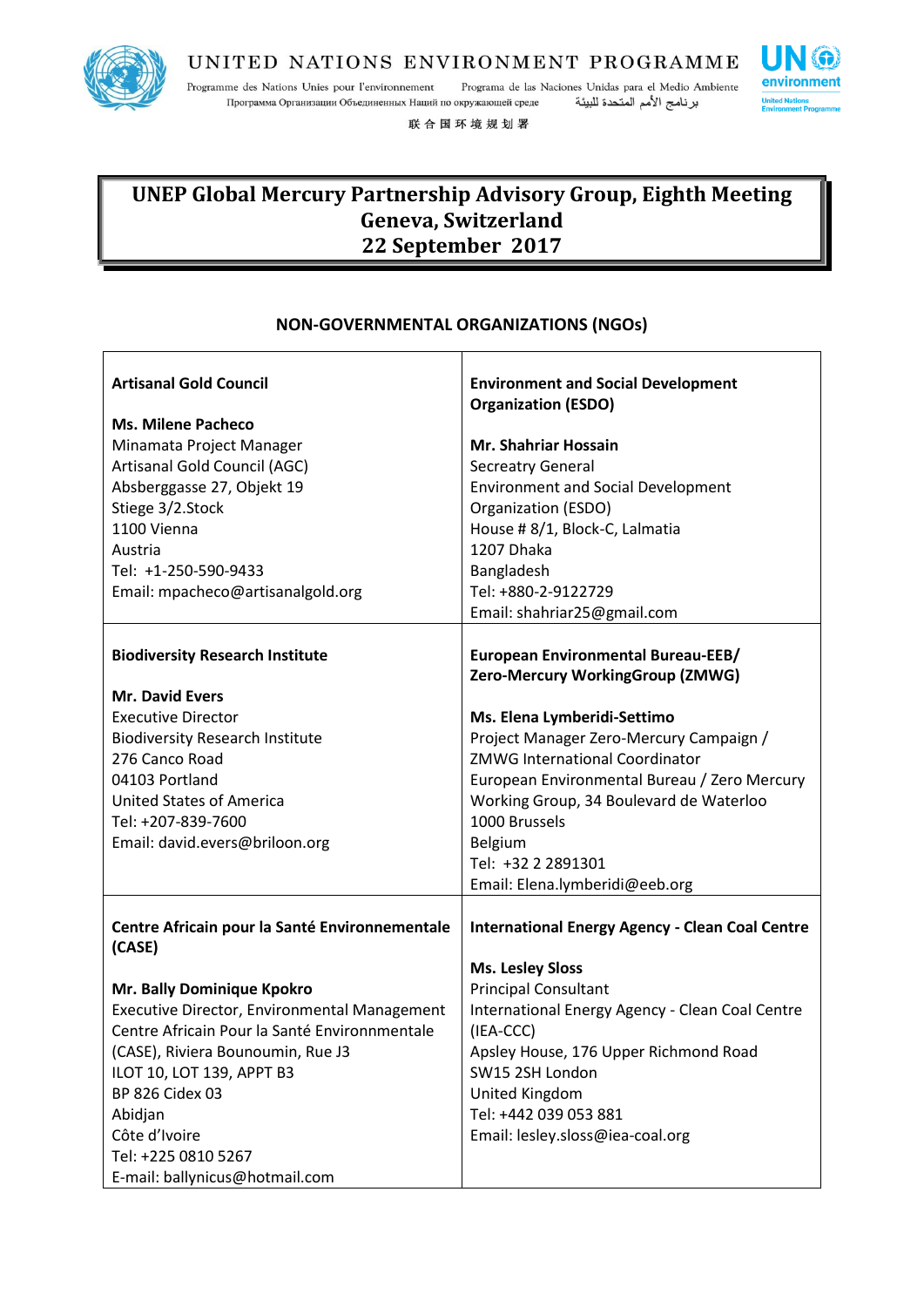

 $\overline{\phantom{a}}$ 

### UNITED NATIONS ENVIRONMENT PROGRAMME

Programme des Nations Unies pour l'environnement Programa de las Naciones Unidas para el Medio Ambiente برنامج الأمم المتحدة للبيئة Программа Организации Объединенных Наций по окружающей среде

**SO** 

٦

environment

**United Na** 

联合国环境规划署

| <b>International Society of Doctors</b><br>for the Environment (ISDE)                                                                                                                                                                                                                                                            | <b>Research Institute of Solid Waste</b><br><b>Management Engineering</b>                                                                                                                                                                                                                                                                     |
|----------------------------------------------------------------------------------------------------------------------------------------------------------------------------------------------------------------------------------------------------------------------------------------------------------------------------------|-----------------------------------------------------------------------------------------------------------------------------------------------------------------------------------------------------------------------------------------------------------------------------------------------------------------------------------------------|
| <b>Ms. Lilian Corra</b><br><b>ISDE International Secretary</b><br>International Society of Doctors for the<br>Environment (ISDE)<br>1179 Buenos Aires<br>Argentina<br>Tel: +541 14823 2298<br>Email: liliancorra@gmail.com                                                                                                       | Mr. Masaru Tanaka<br>President<br>Research Institute of Solid Waste Management<br>Engineering<br>Takanawa Hills 402<br>Takanawa 2-12-56, Minato Ku<br>108-0074 Tokyo<br>Japan<br>Tel: +81 3 5421 3175<br>Email: maxta@sea.plala.or.jp                                                                                                         |
| <b>Macquarie University</b>                                                                                                                                                                                                                                                                                                      | <b>Toxics Link</b>                                                                                                                                                                                                                                                                                                                            |
| Mr. Peter Nelson<br>Pro Vice Chancellor<br>(Research Performance and Innovation)<br>Office of the Deputy Vice-Chancellor (Research)<br>Chancellery Building (E11A)<br><b>Macquarie University</b><br>NSW 2109 Sydney<br>Australia<br>Tel: (+61)457 861 956<br>Email: peter.nelson@mq.edu.au                                      | Mr. Satish Kumar Sinha<br><b>Associate Director</b><br>Programmes<br><b>Toxics Link</b><br>H-2, Jungpura Extn<br>110014 New Delhi<br>India<br>Tel: +91 11 2432 8006<br>Email: satish@toxicslink.org                                                                                                                                           |
| <b>Natural Resources Defence Council (NRDC)</b><br>Ms. Susan Egan Keane<br><b>Deputy Director</b><br><b>Health and Environment Program</b><br>Natural Resources Defense Council<br>1152 15th Street, NW, Suite 300<br>Washington, DC 20005<br><b>United States of America</b><br>Tel: +1(202) 289-2389<br>Email: skeane@nrdc.org | <b>World Business Council for Sustainable</b><br>Development<br><b>Ms. Cristiana Ciaraldi</b><br>Manager<br><b>Cement Sustainability Initiative</b><br>World Business Council for Sustainable<br>Development<br>Maison de la Paix, Chemin Eugene Rigot 2<br>1211 Geneva, Switzerland<br>Tel: +41 (0)22 839 31 32<br>Email: ciaraldi@wbcsd.org |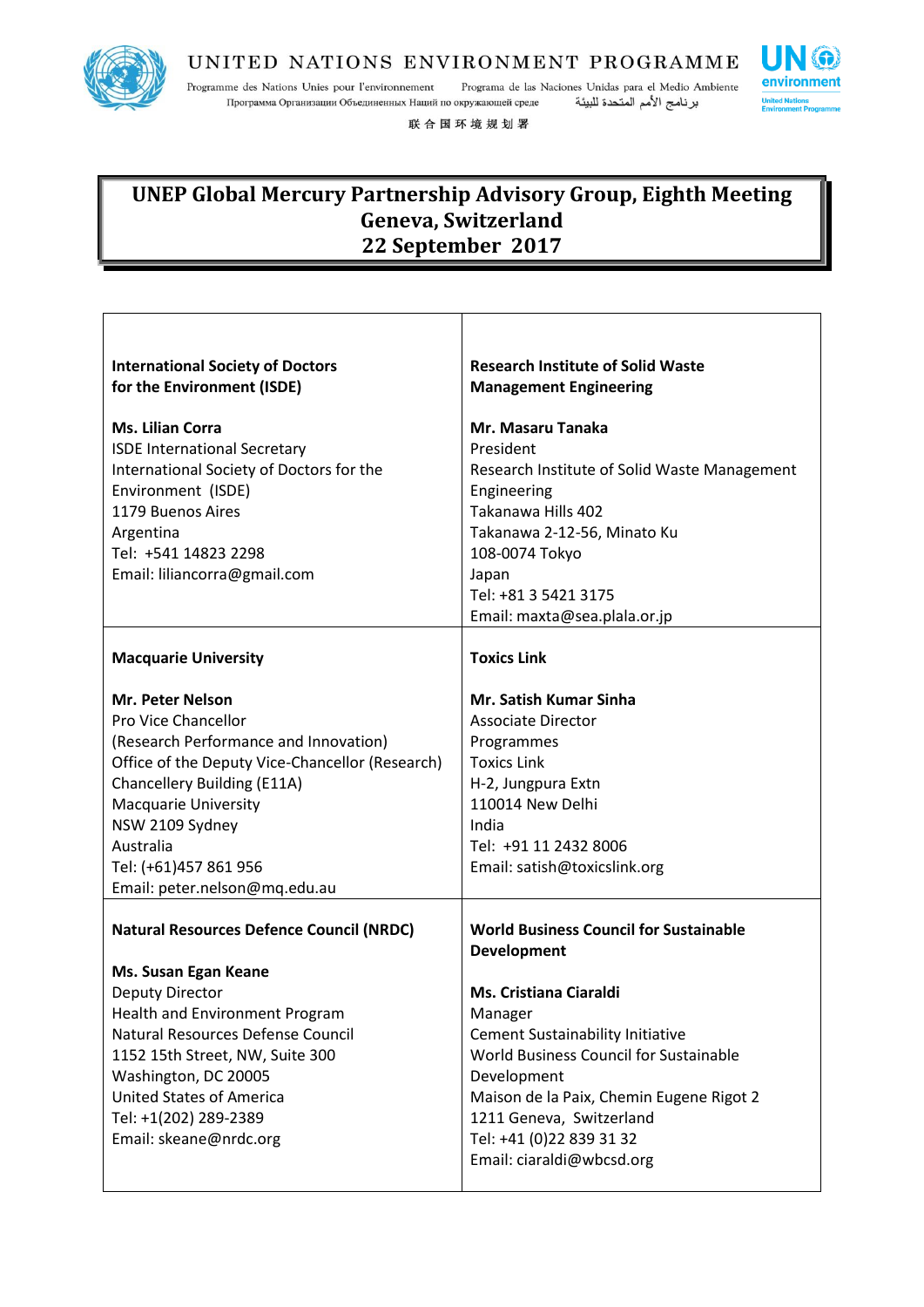

Programme des Nations Unies pour l'environnement Programa de las Naciones Unidas para el Medio Ambiente Программа Организации Объединенных Наций по окружающей среде برنامج الأمم المتحدة للبيئة

联合国环境规划署

| <b>World Business Council for Sustainable</b><br><b>Development</b><br>Mr. Philippe Fonta<br><b>Managing Director</b><br><b>Cement Sustainability Initiative (CSI)</b><br><b>World Business Council for Sustainable</b><br>Development<br>Maison de la Paix, Chemin Eugene Rigot 2<br>1211 Geneva<br>Switzerland<br>Tel: +41 79 793 7524<br>Email: Fonta@wbcsd.org                  | <b>World Chlorine Council</b><br>Mr. Dolf Van Wijk<br><b>Executive Director Euro Chlor</b><br><b>World Chlorine Council</b><br>Av. E. van Nieuwenhuyse 4<br>$B - 1160$ Brussels<br>Belgium<br>Tel: +32-2-676 73 70<br>Email: dvw@cefic.be                 |
|-------------------------------------------------------------------------------------------------------------------------------------------------------------------------------------------------------------------------------------------------------------------------------------------------------------------------------------------------------------------------------------|-----------------------------------------------------------------------------------------------------------------------------------------------------------------------------------------------------------------------------------------------------------|
| <b>World Business Council for Sustainable</b><br><b>Development</b><br>Ms. Alexa Mekonen<br>Associate<br><b>Cement Sustainability Initiative</b><br>Cement Sustainability Initiative project<br>World Business Council for Sustainable<br>Development<br>Maison de la Paix, Chemin Eugène-Rigot 2<br>1202 Geneva<br>Switzerland<br>Tel: +4176 379 53 85<br>Email: Mekonen@wbcsd.org | <b>Zero Mercury Working Group</b><br><b>Mr. Michael Bender</b><br>Coordinator<br><b>Zero Mercury Working Group</b><br>1420 North Street<br>05602 Montpelier VT<br><b>United States of America</b><br>Tel: +1 802 917 8222<br>Email: mercurypolicy@aol.com |

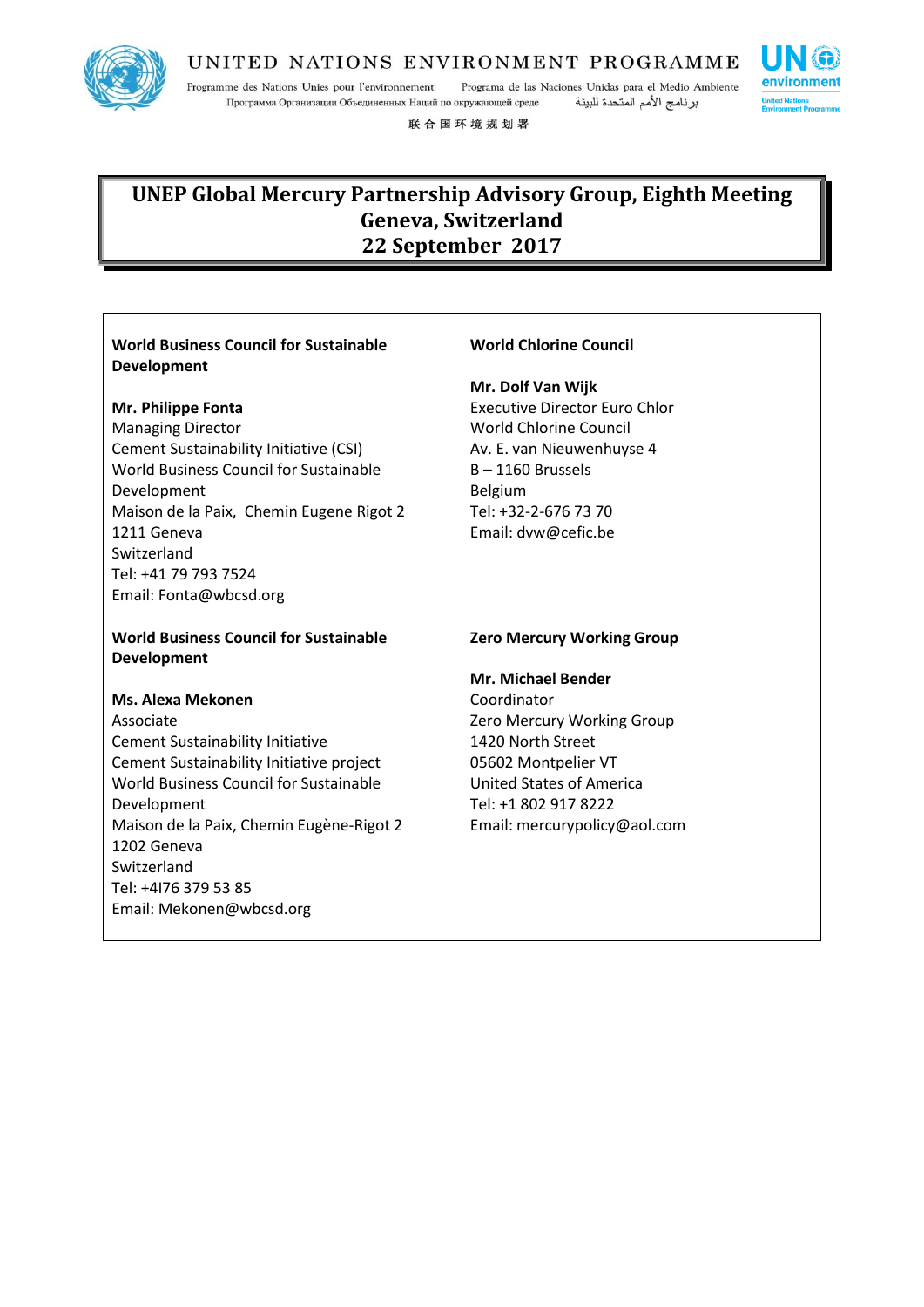

Programme des Nations Unies pour l'environnement Programa de las Naciones Unidas para el Medio Ambiente برنامج الأمم المتحدة للبيئة Программа Организации Объединенных Наций по окружающей среде

联合国环境规划署



# **UNEP Global Mercury Partnership Advisory Group, Eighth Meeting Geneva, Switzerland 22 September 2017**

### **INTERGOVERNMENTAL ORGANIZATIONS (IGOs)** T

| <b>Scientific and Technical Advisory Panel to the</b>                                                                                                                                                                                                                            | <b>United Nations Environment Programme</b>                                                                                                                                                                                                                                                                                        |
|----------------------------------------------------------------------------------------------------------------------------------------------------------------------------------------------------------------------------------------------------------------------------------|------------------------------------------------------------------------------------------------------------------------------------------------------------------------------------------------------------------------------------------------------------------------------------------------------------------------------------|
| <b>Global Environment Facility</b>                                                                                                                                                                                                                                               | (UN Environment)                                                                                                                                                                                                                                                                                                                   |
| Mr. Sunday Leonard<br>Programme Officer, Scientific and Technical<br>Advisory Panel to the Global Environment<br>Facility, 900 17th Street, NW, Suite 506<br>Washington, D.C. 20006<br><b>United States of America</b><br>Tel: +1 202-974-1312<br>Email: Sunday.Leonard@unep.org | Mr. Abdouraman Bary<br>Programme Officer, Chemicals and Waste MEAs<br>Regional Coordinator, Regional Office for Africa<br><b>UN Environment</b><br>NOF, Block-2, South Wing, Ground Floor<br>United Nations Avenue, P.O. Box 30552<br>00100 Nairobi, Kenya<br>Tel.: +254 20 7 23494<br>E-mail: abdouraman.bary@unep.org            |
| Secretariat of the Basel, Rotterdam and                                                                                                                                                                                                                                          | <b>United Nations Environment Programme</b>                                                                                                                                                                                                                                                                                        |
| <b>Stockholm Conventions</b>                                                                                                                                                                                                                                                     | (UN Environment)                                                                                                                                                                                                                                                                                                                   |
| Ms. Melisa T.S. Lim                                                                                                                                                                                                                                                              | Mr. Shunichi Honda                                                                                                                                                                                                                                                                                                                 |
| Programme Officer                                                                                                                                                                                                                                                                | Programme Officier, International                                                                                                                                                                                                                                                                                                  |
| Secretariat of the Basel, Rotterdam and                                                                                                                                                                                                                                          | Environnemental Technology Centre (IETC)                                                                                                                                                                                                                                                                                           |
| <b>Stockholm Conventions</b>                                                                                                                                                                                                                                                     | Economy Division, UN Environment                                                                                                                                                                                                                                                                                                   |
| United Nations Environment Programme                                                                                                                                                                                                                                             | 2-110 Ryokuchi koen, Tsurumi-ku                                                                                                                                                                                                                                                                                                    |
| 11-13, Chemin des Anémones                                                                                                                                                                                                                                                       | 538-0036 Osaka                                                                                                                                                                                                                                                                                                                     |
| CH-1219 Chatelaine, Geneva, Switzerland                                                                                                                                                                                                                                          | Japan                                                                                                                                                                                                                                                                                                                              |
| Tel: (+41) 22 917 8283                                                                                                                                                                                                                                                           | Tel: +81-6-6915-4594                                                                                                                                                                                                                                                                                                               |
| Email: melisa.lim@brsmeas.org                                                                                                                                                                                                                                                    | Email: shunichi.honda@unenvironment.org                                                                                                                                                                                                                                                                                            |
| <b>United Nations Environment Programme</b>                                                                                                                                                                                                                                      | <b>United Nations Environment Programme</b>                                                                                                                                                                                                                                                                                        |
| (UN Environment)                                                                                                                                                                                                                                                                 | (UN Environment)                                                                                                                                                                                                                                                                                                                   |
| Mr. Ludovic Bernaudat<br>Programme Officer<br><b>Chemicals and Health Branch</b><br><b>Economy Division, UN Environment</b><br>11-13 chemin des Anémones<br>1219 Chatelaine, Geneva, Switzerland<br>Tel: +41 22 917 8312<br>Email: Ludovic.Bearnaudat@unep.org                   | Ms. Kakuko Nagatani-Yoshida<br>Regional Subprogramme Coordinator for<br><b>Chemicals and Waste</b><br>Regional Office for Asia and the Pacific<br>UN Environment, Room#0208, Wing A, 2nd Floor<br>The UN Bldg., Rajadamnern Nok Avenue<br>Dusit, Bangkok 10200, Thailand<br>Tel: +66 2 288 1679<br>Email: kakuko.nagatani@unep.org |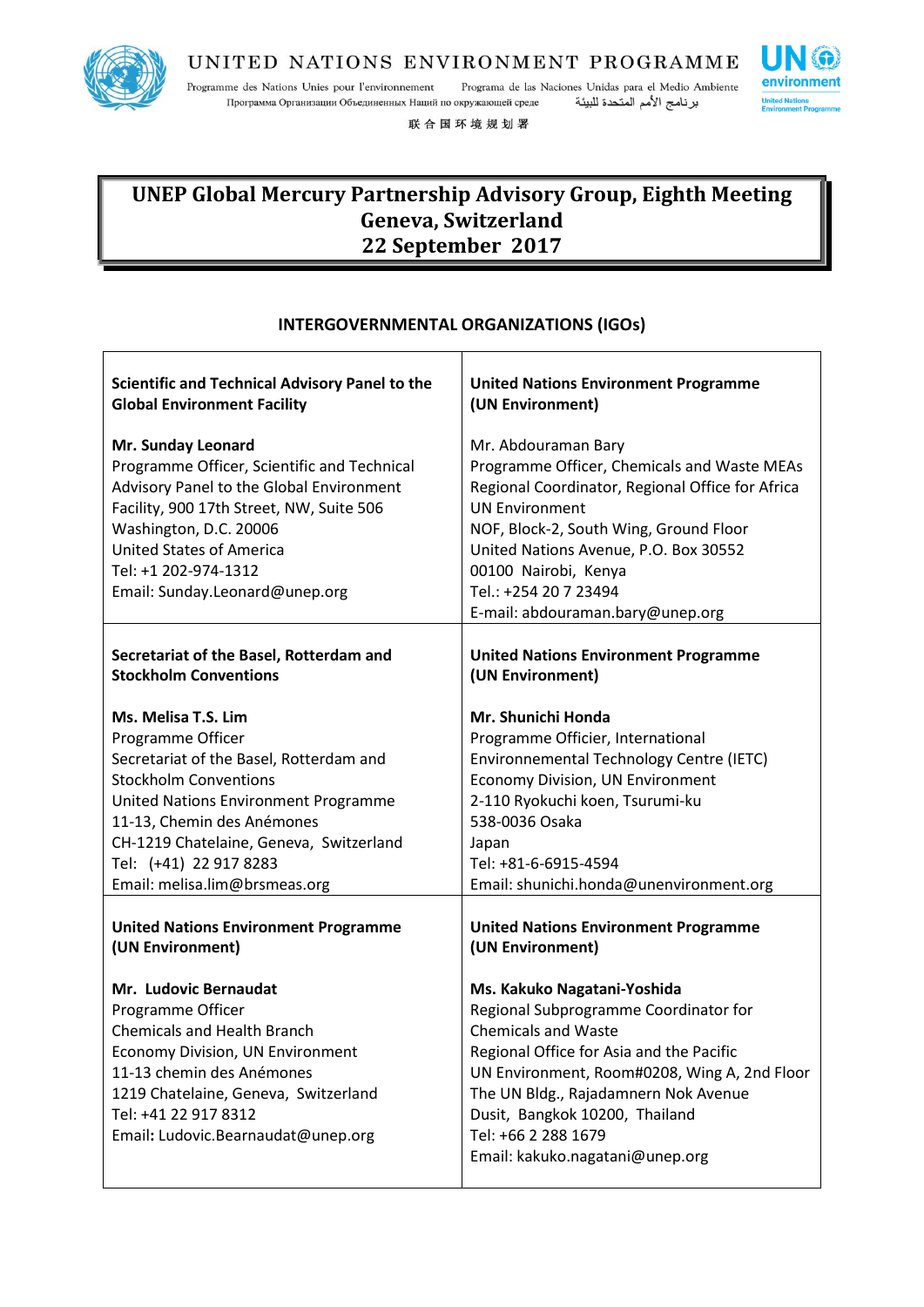

 $\overline{\phantom{a}}$ 

### UNITED NATIONS ENVIRONMENT PROGRAMME

Programme des Nations Unies pour l'environnement Programa de las Naciones Unidas para el Medio Ambiente Программа Организации Объединенных Наций по окружающей среде برنامج الأمم المتحدة للبيئة

联合国环境规划署

| <b>United Nations Development Programme</b><br>(UNDP) | <b>United Nations Institute for Training</b><br>and Research (UNITAR) |
|-------------------------------------------------------|-----------------------------------------------------------------------|
| Ms. Hilda van der Veen                                | Mr. Jakob Maag                                                        |
| <b>Chemicals and Waste Expert</b>                     | Consultant                                                            |
| Montreal Protocol Unit / Chemicals                    | Chemicals and Waste Management (CWM)                                  |
| United Nations Development Programme                  | United Nations Institute for Training and                             |
| 10 Golden Stairs Road, Emerald Hill                   | Research (UNITAR)                                                     |
| Harare                                                | Snabegardvej 17                                                       |
| Zimbabwe                                              | DK-8654 Bryrup                                                        |
| Tel: +263 7 8317 8197                                 | Denmark                                                               |
| Email: vanderveen.hilda@gmail.com                     | Tel: +45 24 286 449                                                   |
|                                                       | Email: jakob.maag@unitar.org                                          |
|                                                       |                                                                       |
|                                                       |                                                                       |
| <b>United Nations Industrial Development</b>          | United Nations Institute for Training and                             |
| <b>Organization (UNIDO)</b>                           | <b>Research (UNITAR)</b>                                              |
| Mr. Jerome Stucki                                     | Mr. Jorge Luis Ocaña Correa                                           |
| Industrial Development Officer                        | Manager                                                               |
| <b>Emerging Compliance Regimes Division</b>           | <b>Chemicals and Waste Management</b>                                 |
| Department of Environment                             | United Nations Institute for Training and                             |
| United Nations Industrial Development                 | Research (UNITAR)                                                     |
| Organization (UNIDO)                                  | 11-13 chemin des Anémones                                             |
| P. O. Box 300                                         | 1219 Chatelaine, Geneva                                               |
| Vienna                                                | Switzerland                                                           |
| Austria                                               | Tel: +41 22 9178166                                                   |
| Tel: +43 26026 3559                                   | Email: jorge.ocana@unitar.org                                         |

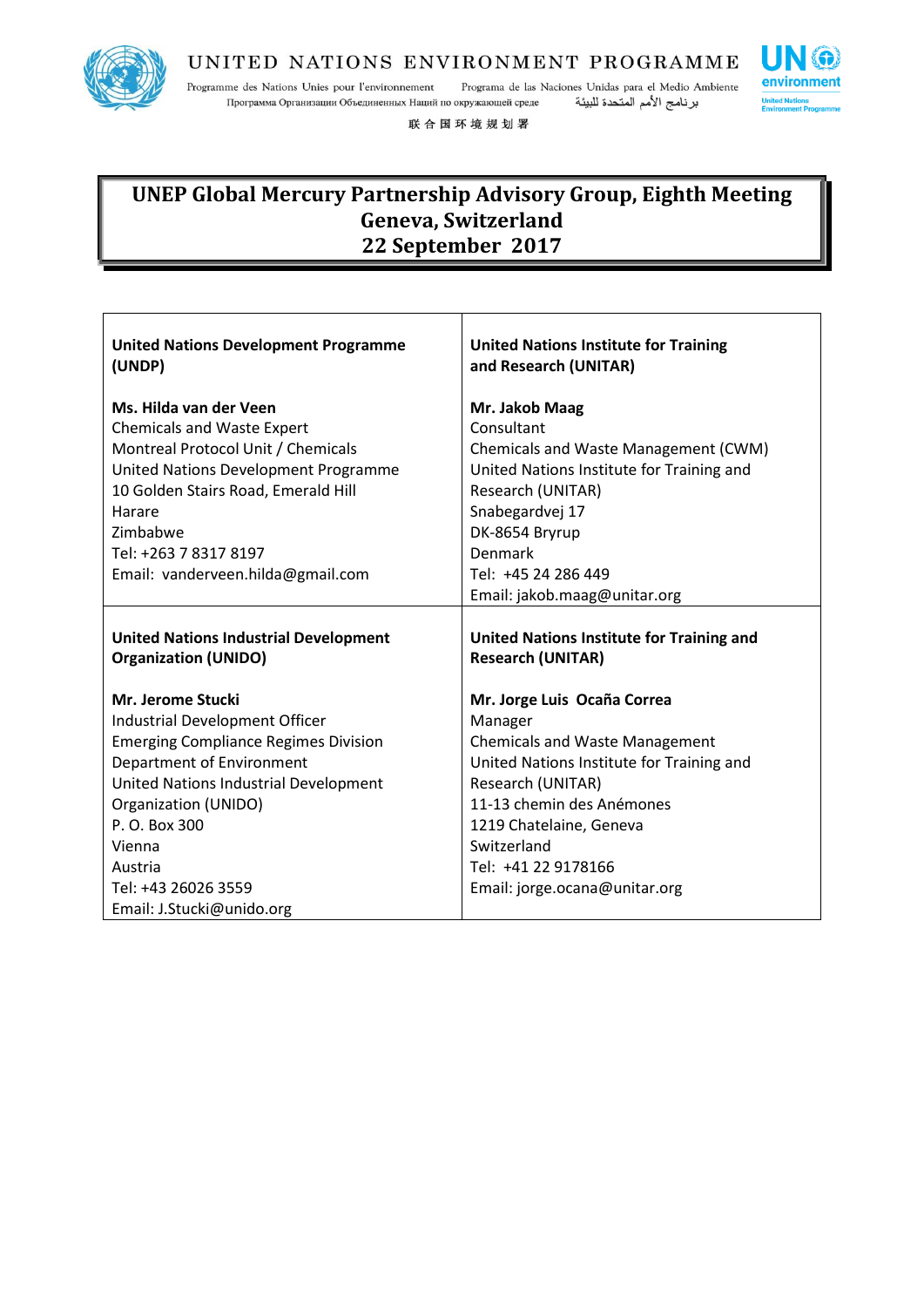

Programme des Nations Unies pour l'environnement Programa de las Naciones Unidas para el Medio Ambiente برنامج الأمم المتحدة للبيئة Программа Организации Объединенных Наций по окружающей среде

联合国环境规划署

# **UNEP Global Mercury Partnership Advisory Group, Eighth Meeting Geneva, Switzerland 22 September 2017**

|                                                                                                            | UBSERVERS                                        |
|------------------------------------------------------------------------------------------------------------|--------------------------------------------------|
| <b>CNR-IIA (National Research Council of italy -</b><br><b>Institute of Atmospheric Pollution Research</b> | <b>EX Research Institute Ltd.</b>                |
|                                                                                                            | Ms. Mai Kobayashi                                |
| <b>Ms. Alessandra Fino</b>                                                                                 | Consultant                                       |
| Researcher, Institute of Atmospheric Pollution                                                             | <b>Environmental Policy Team</b>                 |
| Research, National Research Council of italy -                                                             | EX Research Institute Ltd.                       |
| Institute of Atmospheric Pollution Research                                                                | 2-17-22 Takada, Toshima-ku                       |
| $(CNR-IIA)$                                                                                                | 171-0033 Tokyo                                   |
| 00015 Monterotondo, Rome                                                                                   | Japan                                            |
| Italy                                                                                                      | Tel: +81-3-5956-7503                             |
| Tel: +39 06 9067 2396                                                                                      | E-mail: mai.kobayashi@exri.co.jp                 |
| E-mail: fino@iia.cnr.it                                                                                    |                                                  |
|                                                                                                            |                                                  |
| <b>European Environmental Bureau-EEB/Zero</b>                                                              | <b>World Alliance for Mercury-Free Dentistry</b> |
| <b>Mercury WorkingGroup (ZMWG)</b>                                                                         | Mr. Charles G. Brown                             |
| <b>Ms. Anita Willcox</b>                                                                                   | President                                        |
| Zero Mercury Campaign Assistant                                                                            | World Alliance for Mercury-Free Dentistry        |
| European Environmental Bureau /                                                                            | <b>Consumers for Dental Choice</b>               |
| Zero Mercury Working Group                                                                                 | 316 F Street NE, Suite 210                       |
| 34 Boulevard de Waterloo                                                                                   | 20002 Washington, DC                             |
| 1000 Brussels                                                                                              | <b>United States of America</b>                  |
| <b>Belgium</b>                                                                                             | Tele. +1 202.544-6333                            |
| Tel: +32 2 289 1301                                                                                        | E-mail: Charlie@mercury-free.org                 |
| Email: anita.willcox@eeb.org                                                                               |                                                  |
|                                                                                                            |                                                  |
| <b>EX Research Institute Ltd.</b>                                                                          | <b>University of Massachusetts Amherst</b>       |
| Mr. Takafumi Anan                                                                                          | <b>Mr. Michael Bank</b>                          |
| Consultant                                                                                                 | Adjunct Associate Professor of Contaminant       |
| <b>Environmental Policy Team</b>                                                                           | Biology, Environmental Conservation              |
| EX Research Institute Ltd.                                                                                 | Society of Environmental Toxicology and          |
| 2-17-22 Takada, Toshima-ku                                                                                 | Chemistry / University of Massachusetts          |
| 171-0033 Tokyo                                                                                             | Amherst, Dept. of Environmental Conservation     |
| Japan                                                                                                      | UMASS Amherst, 160 Holdsworth Way                |
| Tel: +81-3-5956-7503                                                                                       | Amherst, Massachusetts 01003                     |
| E-mail: anan@exri.co.jp                                                                                    | <b>United States of America</b>                  |
|                                                                                                            | Tel: +1 207-949-1270                             |
|                                                                                                            | Email: mbank@eco.umass.edu                       |

### **OBSERVERS**